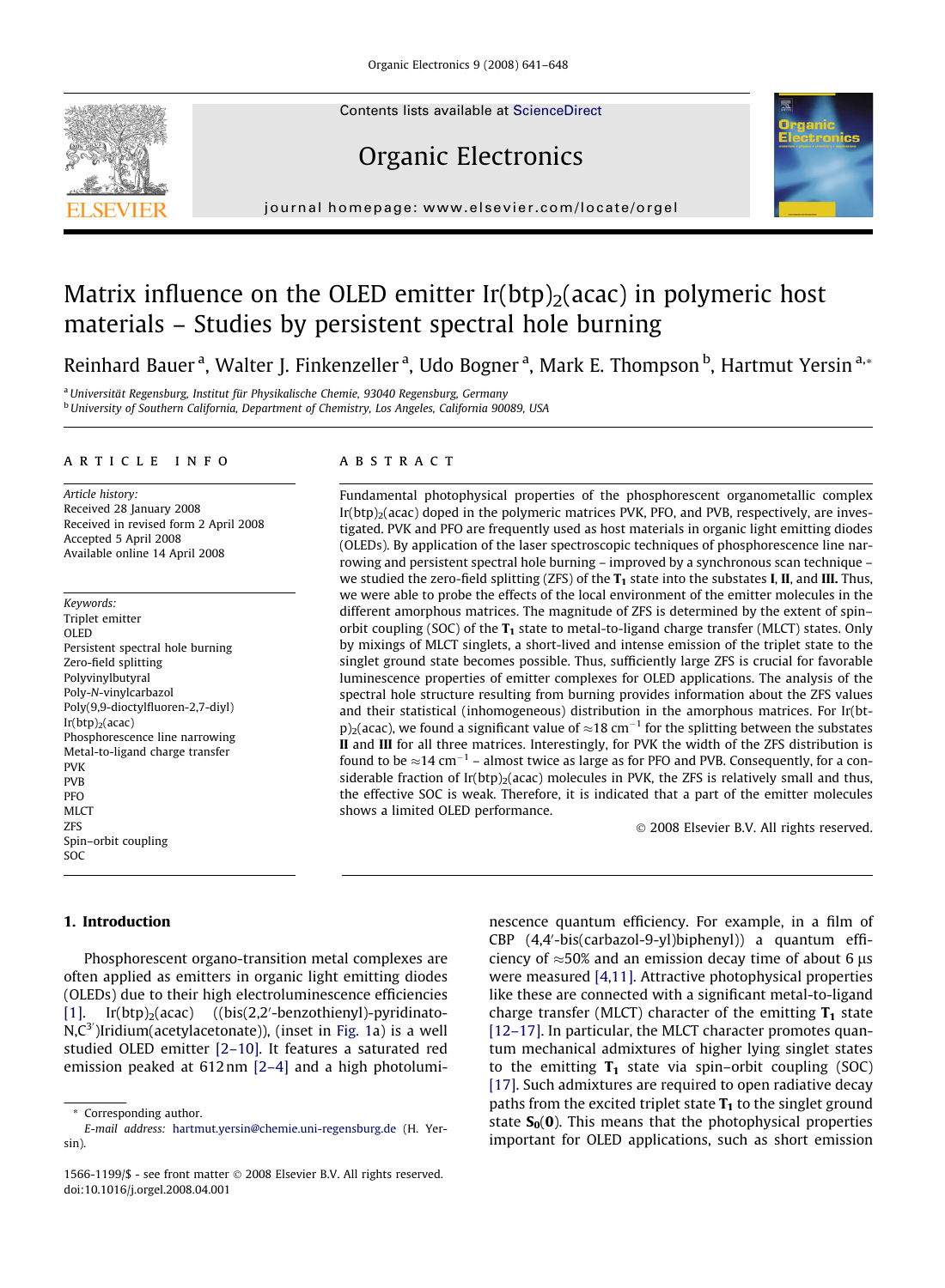<span id="page-1-0"></span>

**Fig. 1.** Emission spectra of Ir(btp)<sub>2</sub>(acac) in PFO upon excitation at (a) 19,436 cm $^{-1}$  and at (b) 16,405 cm $^{-1}$ . Phosphorescence line narrowing can be obtained by excitation in the region between about 16,100 cm<sup>-1</sup>and 16,500 cm<sup>-1</sup> (shaded bar in (a)). The intensity of the vibrational zero-phonon line (ZPL) at a spectral distance of 306 cm<sup>-1</sup> from the exciting laser energy was used for probing of the spectral holes (see [Fig. 2](#page-3-0)). Both spectra were measured in superfluid Helium at 1.2 K. The inset in (a) shows the chemical structure of  $Ir(btp)$  (acac). (c) Reproduces the energy level diagram for the triplet substates and depicts selected radiative and radiationless deactivation paths. The dashed line represents the vibrational level of the  $288 \text{ cm}^{-1}$  ground state mode.

decay times and high photoluminescence quantum yields, are governed by the extent of MLCT character in the emitting triplet term [\[12–17\].](#page-6-0) As the MLCT character is correlated to the magnitude of zero-field splitting (ZFS) of the  $T_1$  state into substates I, II and III (compare e.g. Refs. [\[12–17\]\)](#page-6-0) and as the individual features of these substates are responsible for the emission properties, it is of high interest to investigate the characteristics of the substates in more detail. Very recently, it has been shown that the photophysical properties of the triplet state of  $Ir(btp)$  (acac) distinctly depend on the environment of the emitter complex. Emission decay times, ZFSs, spin-lattice relaxation times [\[18\],](#page-6-0) etc., are different for different sites of the Ir complex in the matrix [\[12–14\].](#page-6-0) For example, the energy separations between the three  $T_1$  substates of Ir(btp)<sub>2</sub> (acac) have been determined on the basis of highly resolved spectra in polycrystalline hosts, such as octane or dichloromethane [\[12,13\]](#page-6-0). Hereby, it was found that the magnitude of  $\Delta E(ZFS)$  can differ by almost a factor of two for different sites in the same host material [\[12\]](#page-6-0). Therefore, the influence of the host, especially of OLED relevant hosts, on the ZFS (and thus on essential photophysical properties) is of high interest.

However, with amorphous hosts – as typically used for emission layers in OLEDs – only very broad emission bands are observed. In this situation, indirect approaches of analyzing the temperature dependence of emission decay data were used to provide information about the individual properties of the triplet substates (for example, see Refs. [\[14,17\]\)](#page-6-0). On the other hand, luminescence line narrowing [\[19\]](#page-6-0) and persistent spectral hole burning [\[20\]](#page-7-0) represent methods which allow for high-resolution

spectroscopy of dye molecules doped into amorphous hosts.<sup>1</sup> Most of the work published to date concerns singlet-singlet transitions (e.g. see Refs. [\[20–22\]\)](#page-7-0), but also singlet–triplet transitions [\[23–25\]](#page-7-0) and transitions between levels of higher multiplicity [\[26–28\]](#page-7-0) have been investigated. However, these methods have not yet been applied to OLED relevant emitter/matrix systems.

In the present study, we report on persistent spectral hole burning as a method for the investigation of the ZFS and its inhomogeneous distribution applied to the emitting triplet state of  $Ir(btp)_{2}(acac)$  doped into a common polymer (PVB = polyvinylbutyral) and two polymers which are frequently applied in OLEDs (PVK = poly-N-vinylcarbazol, PFO = (poly(9,9-dioctylfluoren-2,7-diyl). One goal is to obtain information on how the ZFS data obtained in Shpol'skii and Shpol'skii-like matrices relate to the properties of emitter complexes in an amorphous matrix. Further, we are interested in the inhomogeneous distribution of the ZFS values and thus of the MLCT character of the emitting triplet states. An analysis provides information about photophysical differences of the various subsets of molecules in the same amorphous matrix. The discussion indicates that a fraction of the molecules in polymer OLED matrices can exhibit less favorable emission properties for OLED applications.

## 2. Experimental

The samples of PVB (polyvinylbutyral, Hoechst), PVK (poly-N-vinylcarbazol, Acros) and PFO (poly(9,9-dioctylflu-

<sup>&</sup>lt;sup>1</sup> The corresponding methods are explained in Sections 3.1 and 3.3, respectively.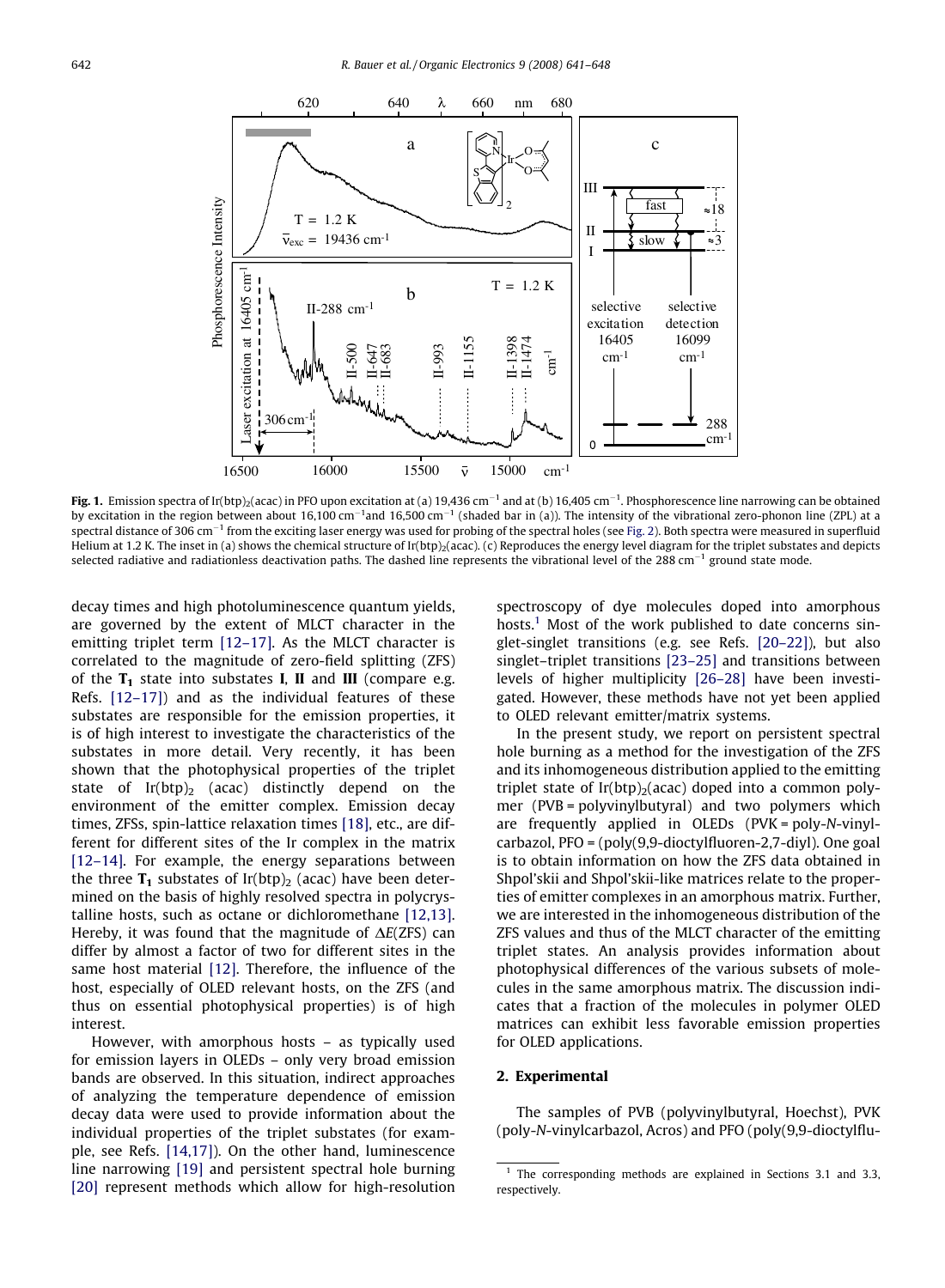oren-2,7-diyl), Aldrich) doped with  $Ir(btp)_2$ (acac) at concentrations of about  $10^{-3}$  mol/l were prepared as films of about  $100 \mu m$  thickness from solution, using ethanol (PVB) or dichloromethane (PVK, PFO) as solvents. The complex was synthesized according to the procedure described in Ref. [\[2\].](#page-6-0) Spectral holes were burnt and probed with a (Spectra-Physics Model 380) dye ring laser with a spectral band width of about 0.1  $\text{cm}^{-1}$ . The laser wavelength was scanned by turning the birefringent filter by means of a DC motor and recorded by a wavemeter (Burleigh WA20- VIS). For non-selective excitation, the 514.5 nm line of the Ar ion pump laser was used. The samples were immersed in an optical Helium bath cryostat which could be cooled down to  $T = 1.2$  K by pumping off the He vapor. The emitted phosphorescence light was dispersed by a Spex 1401 double monochromator and detected by photon counting with a cooled RCA C7164R photomultiplier.

#### 3. Results and discussion

# 3.1. Phosphorescence line narrowing for  $Ir(btp)_2$ (acac) in the amorphous PFO host

The emission spectrum of  $Ir(btp)_2$ (acac) doped into PFO strongly depends on the excitation energy. When a narrow-line excitation is chosen at a high energy, for example at 19,436 cm<sup>-1</sup> (514.5 nm), which lies in the region of the homogeneously broadened  ${\mathsf S}_{\mathsf 0} \to {}^1{\mathsf M} {\mathsf L} {\mathsf C} {\mathsf T} /{}^3{\mathsf M} {\mathsf L} {\mathsf C} {\mathsf T}$  transitions [\[12\]](#page-6-0), the usual and well-known broad-band emission spectrum is obtained, even at  $T = 1.2$  K ([Fig. 1](#page-1-0)a). However, upon narrow-line excitation within the inhomogeneously broadened  $S_0 \rightarrow T_1$  transition range between about 16,100 and  $16,500$  cm<sup>-1</sup> (shaded bar in [Fig. 1](#page-1-0)a), for example at  $16,405$  cm<sup>-1</sup>, a well-resolved emission spectrum can be recorded, even in this amorphous polymer host [\(Fig. 1b](#page-1-0)). In this case, the laser excites dominantly just that specific site of Ir(btp)<sub>2</sub>(acac) in PFO, which has an electronic 0–0 transition precisely at the chosen excitation energy. More exactly, due to the zero-field splitting of the  $T_1$  term into the substates I, II, and III and due to the much higher transition probability of the transition  $\mathbf{0} \rightarrow \mathbf{III}$  compared to  $0 \rightarrow$  II, I, specifically those molecules will be excited with preference, which have their  $\mathbf{0} \rightarrow \mathbf{III}$  transition at the laser energy. (The  $\mathbf{0} \rightarrow \mathbf{III}$  transition probability is by one and two orders of magnitude larger than that of the transition  $0 \rightarrow II$  and  $0 \rightarrow I$ , respectively [\[12,13\]\)](#page-6-0). The structure displayed in [Fig. 1](#page-1-0)b represents part of a resolved vibrational satellite structure [\[14\]](#page-6-0) which stems from a triplet substate. Although substate III is excited selectively, emission from this state is not observed at low temperature. This is due to fast relaxation, i.e. fast spin-lattice relaxation (SLR), from this state to the two lower lying substates [\[13,14,18\]](#page-6-0) ([Fig. 1c](#page-1-0)). On the other hand, SLR between the substates II and I is very slow [\[13\].](#page-6-0) Thus, these two triplet substates both emit, even at  $T = 1.2$  K. Analysis of the vibrational satellite structure of  $Ir(btp)_2$ (acac) doped into a crystalline  $CH<sub>2</sub>Cl<sub>2</sub>$  matrix, as carried out in Ref. [\[14\]](#page-6-0), allows us to identify most of the satellites in the line-narrowed spectrum shown in [Fig. 1](#page-1-0)b. The dominant line represents a vibrational satellite stemming from substate II and is induced by a 288  $cm^{-1}$  Franck-Condon active mode [\(Fig. 1](#page-1-0)c) [\[14\]](#page-6-0). This line is found 306  $cm^{-1}$  below the excitation energy. This value fits well, if it is assumed that substate III lies 18 cm<sup>-1</sup> above substate **II**  $(288 \text{ cm}^{-1} + 18 \text{ cm}^{-1} =$ 306 cm<sup>-1</sup>). The value of 18 cm<sup>-1</sup> lies within the range of  $\Delta E(ZFS)$  energies as determined in Ref. [\[12\].](#page-6-0) An independent confirmation of this splitting energy is given below. The 288  $cm^{-1}$  vibrational satellite line – a so-called vibrational zero-phonon line (ZPL) – is accompanied by a phonon sideband at the low-energy side. This band results from couplings of low-energy vibrational modes of the complex in its matrix cage to the electronic structure/transition. These modes, often called local phonon modes (resulting from hindered rotational motions of the emitter molecules in their matrix cages), have energies in the range of 15-30  $cm^{-1}$ . They frequently occur together with purely electronic 0–0 transitions and also – as shown in [Fig. 1](#page-1-0)b – together with vibrational ZPLs [\[14,15\].](#page-6-0)

As characteristic of phosphorescence line narrowing, the spectral shift between the exciting laser energy and the specific vibrational satellite line is almost independent of the excitation energy, when it lies within the inhomogeneously broadened absorption band. The absorption in the region of the electronic 0–0 transition depends on the excitation energy due to a varying spectral density of resonantly absorbing molecules.

For the investigations presented in this study, the vibrational satellite with a shift of 306 cm $^{-1}$  relative to the exciting laser is selected for the detection of the spectral holes by a specific synchronous scanning method. This method will be described in the next section.

The specific vibrational satellite  $II \rightarrow 0 + 288$  cm<sup>-1</sup> (representing a vibrational zero-phonon line) can be observed in the phosphorescence line-narrowed spectra of the  $Ir(btp)<sub>2</sub>(acac)$  complex for all three matrices. The width of this line is  $\approx 7 \text{ cm}^{-1}$  in PFO and PVB, while it is  $\approx 18 \text{ cm}^{-1}$ in PVK. The  $288 \text{ cm}^{-1}$  vibrational ZPL in the PFO matrix has the highest intensity relative to the background compared to the other matrices.

# 3.2. Detection of spectral holes by a synchronous excitation– detection scan technique

The intensity of a vibrational satellite (vibrational ZPL) depends linearly on the number of resonantly absorbing emitter molecules. Thus, the spectral dependence gives information about the inhomogeneous distribution. Using this relation, persistent spectral holes – after having been burnt (Section 3.3) – are probed in a luminescence excitation technique as schematically depicted in [Fig. 2.](#page-3-0) Hereby, a narrow-line light source of relatively weak intensity excites a subset of molecules within the range of the inhomogeneously broadened band of the purely electronic transition. The detection energy is set to the maximum of a specific (resolved) vibrational satellite. Now scanning the excitation energy, while keeping the energy difference between detection and excitation constant, reproduces the inhomogeneous distribution function. If a persistent spectral hole has been burnt into this distribution (Section 3.3), the reduced density of resonantly absorbing molecules at the burning energy is directly displayed in the excitation spectrum (dashed structure in [Fig. 2](#page-3-0)).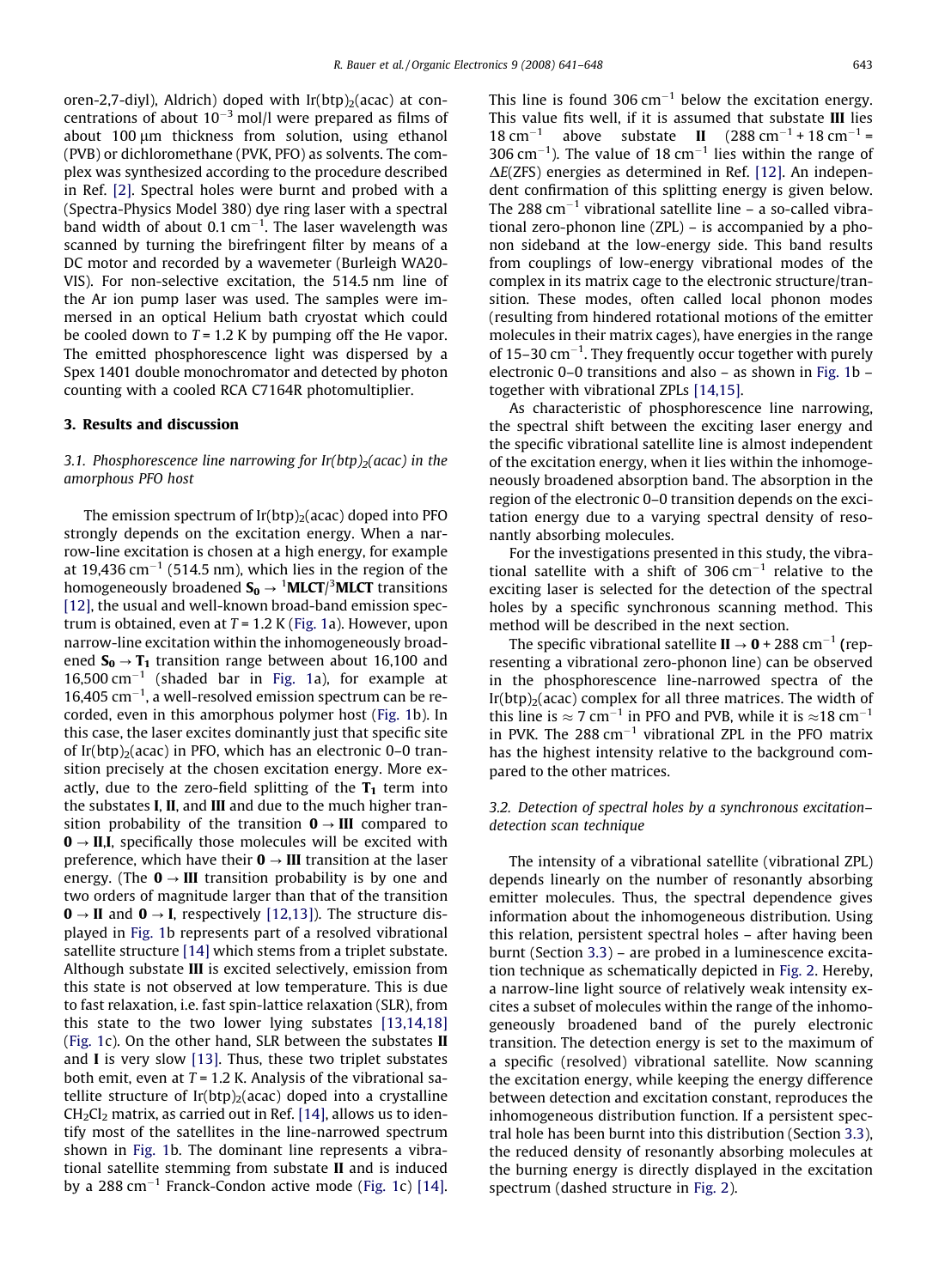<span id="page-3-0"></span>

Fig. 2. Schematic diagram to illustrate the synchronous scan technique for the measurement of luminescence excitation spectra. The tunable narrow-line laser light (vertical arrow) excites preferentially a strongly absorbing subset of emitter molecules within its inhomogeneously broadened, purely electronic absorption range. At low temperature, a spectrum results, which usually consists of several vibrational zerophonon satellite lines (ZPL, vibrational satellites) and the corresponding phonon sidebands, as explained in Section 3.1. In this diagram, only one ZPL with its phonon sideband is displayed. The inhomogeneous distribution of the purely electronic transitions is obtained by tuning the detection wavelength synchronously with a fixed energy separation  $\bar{v}_{\text{fix}}$ relative to the excitation energy. For detection, a vibrational ZPL is chosen, which occurs with high intensity. The amplitude of the signal in emission is almost proportional to the number of resonantly excited molecules. The dashed spectral structure shows the modified band after burning of a persistent spectral hole (see Section 3.3).

For the experiments described in this investigation, the vibrational ZPL with a shift of 306  $cm^{-1}$  was used (see Section 3.1, [Fig. 1b](#page-1-0)) primarily because of the high intensity of this satellite relative to the background intensity. According to the discussion presented in Section 3.1, the resonant absorption of  $T_1$  substate III is by far the strongest among the three triplet substates of  $Ir(btp)_2(acac)$  [\[12–14\]](#page-6-0). Therefore, we infer that this synchronous scanning technique maps dominantly the inhomogeneous distribution function (absorption) of the  $0 \rightarrow III$  transition, as long as no vibrational levels of lower lying emitters (e.g.  $\mathbf{0} \to \mathbf{III} + \bar{\mathbf{v}}_0$ ) are involved in the excitation process. In order to avoid complications due to the excitation of such vibrational levels, we performed the hole burning experiments at the long-wavelength side of the inhomogeneous distribution. This is the first time that this synchronous scan technique has been reported.

### 3.3. Persistent spectral hole burning of triplet substates in different amorphous hosts

Narrow-line and intense excitation within an inhomogeneously broadened electronic transition of a light absorbing species leads to reduced absorption of the sample at the excitation (laser) energy in the course of the laser excitation, and thus to the burning of a persistent spectral hole in the absorption or luminescence excitation spectru[m\[20\]](#page-7-0). The persistent spectral hole is a consequence of a photophysical or a photochemical burning mechanism.

In addition to the spectral holes (reduced absorptions), areas of weakly increased absorption (anti-holes) are also formed. If the anti-holes lie close to the burning energy, in the spectral range of the inhomogeneously broadened electronic transition, a photophysical hole burning mechanism is indicated. This mechanism can be explained by phonon-induced barrier crossings within asymmetric double well potentials<sup>2</sup> which are characteristic for disordered systems [\[29\]](#page-7-0). Such a barrier crossing corresponds, for example, to a rearrangement of the light absorbing species in its matrix cage or of any other atom, ion or molecule in the immediate neighborhood (compare e.g. Ref. [\[30\]](#page-7-0)). During the hole burning process, the transfer from one potential minimum to another one results in a different absorption energy of the light absorbing species. At low temperature, this new situation can be stable and a persistent spectral hole results. Persistent photophysical hole burning can occur in amorphous materials or in systems with at least local disorder [\[21,29–31\].](#page-7-0) Photochemical hole burning, on the other hand, is usually related to anti-holes which occur in more distant energy regions relative to the burning (laser) energy, since in this case the molecular structure is changed.

Persistent spectral holes can provide spectral structures in the absorption range of the purely electronic transition, which are several orders of magnitude narrower than the inhomogeneously broadened band. As a consequence, high-resolution spectroscopy is possible, if the absorption can be scanned over the range of the burnt hole. Since the existence of zero-phonon lines is required, most hole burning experiments are carried out at liquid He temperatures.

With  $Ir(btp)_2$ (acac) doped into the amorphous PVB host, we observed persistent spectral hole burning at  $T = 1.2$  K [\(Fig. 3](#page-4-0)). At a short burning time, e.g. of  $t<sub>b</sub> = 130$  s, a spectral hole can be seen only at the energy of the burning laser (hole A in [Fig. 3](#page-4-0)a). With increasing burning time, the spectrum changes. Successively, an additional narrow hole component develops at the high-energy side and a broad hole appears at the low-energy side of the laser energy. The left part of [Fig. 3](#page-4-0) shows the spectral hole structure in PVB after three different burning times  $t<sub>b</sub>$  with a burning intensity of about 10 W/cm<sup>2</sup> at 16,500 cm<sup>-1</sup>. The width (FWHM) of the resonant hole A increases from  $1.7 \text{ cm}^{-1}$ after 130 s to 2.4  $cm^{-1}$  after 2480 s. Since we observed that the width of the resonant hole depends only on the duration of the hole burning and not on the power density of the burning laser, local heating is not expected to be responsible for the increase of the width. This increase rather is attributed to dynamical processes in the double well potentials in the course of the burning, which lead to slight spectral line shifts and as a consequence to a line broadening. The side hole shifted by about 18  $cm^{-1}$  from the resonant hole to the high-energy side has a width of  $6.4$  cm<sup>-1</sup>. The relatively broad asymmetric hole which

<sup>&</sup>lt;sup>2</sup> A more precise description requires the knowledge of the potential hypersurface. However, for the treatment of a hole burning process by a phonon induced crossing of a barrier between two minima of the potential hypersurface, it is usually sufficient to replace this hypersurface by asymmetric double well potentials. Thereby, only the knowledge of the asymmetry and the barrier height are necessary [\[29\].](#page-7-0)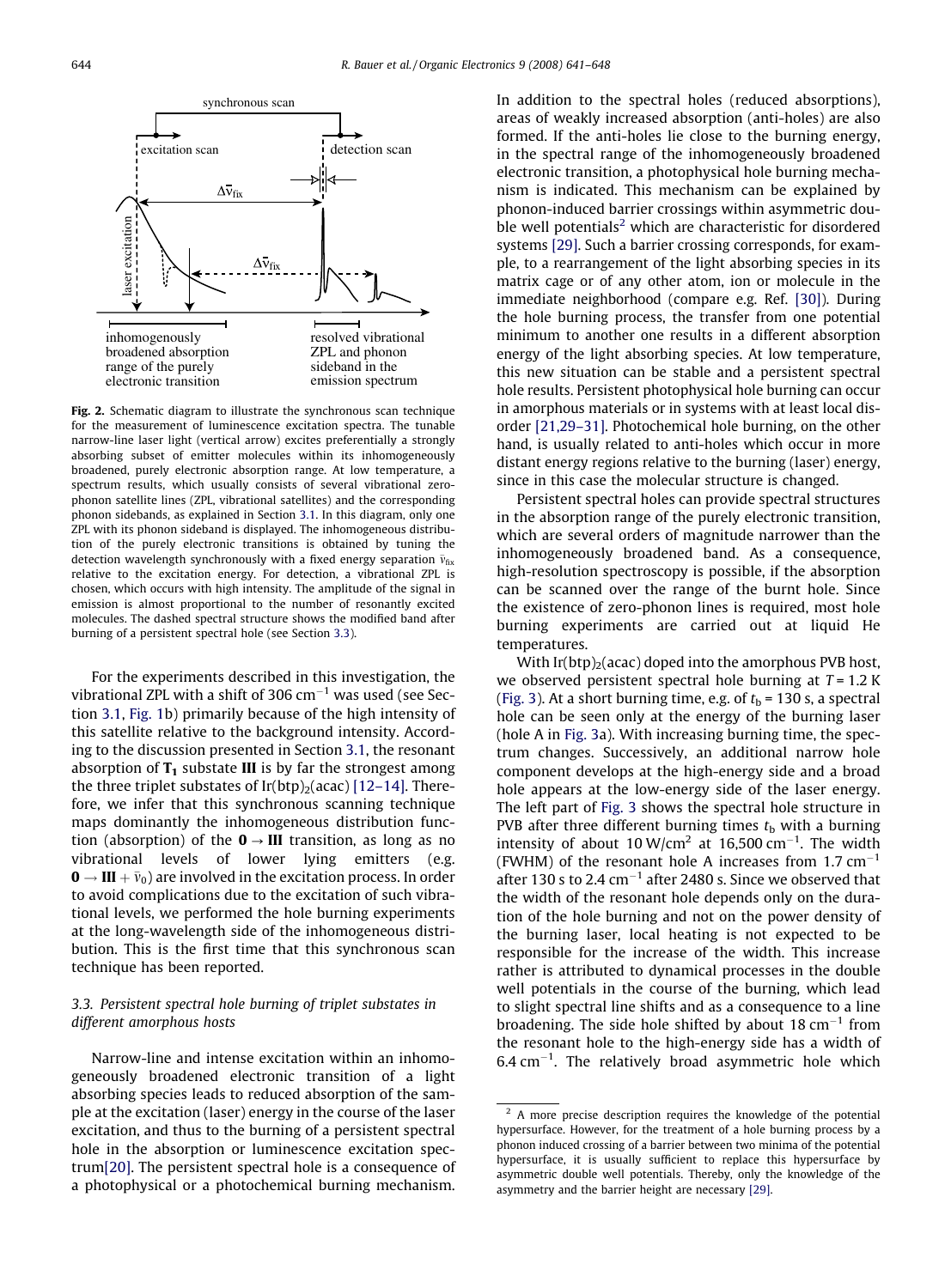<span id="page-4-0"></span>

Fig. 3. Persistent spectral holes burnt at 16,500 cm<sup>-1</sup> in the guest/host system Ir(btp)<sub>2</sub>(acac)/PVB after different burning times t<sub>b</sub> at T = 1.2 K. The spectral holes were probed by recording the intensity of the strong vibrational satellite (vibrational ZPL) shifted by 306 cm<sup>-1</sup> relative to the exciting laser energy. The emission stems from substate II and is detected at the 288 cm<sup>-1</sup> vibrational satellite. The diagram on the right hand side displays energy level schemes of three different subsets A, B, and C of molecules which lie within the inhomogeneous distribution. At a fixed laser energy, the laser burns at different levels with different absorption strengths of the doped molecules. Thus, three hole components A, B, and C result. The differences of the absorption cross sections are indicated by the thicknesses of the levels representing the triplet substates I, II, and III, respectively, and the dashed lines above substate III represent a phonon level of this substate. From the different hole components A and B and their evolution with burning time, the relative absorption cross sections of the transitions to the  ${\bf T_1}$  substates **II** and **III**, the amount of energy splitting and, in particular, the distribution of these splittings can be determined.  $\delta {\rm{\tilde{v}}}_{\rm res}$  and  $\delta\bar{v}_{high}$  represent the half widths (FWHM) of the resonant hole and of the high-energy side hole, respectively.

appears at the low-energy side is shifted by about 17  $\rm cm^{-1}$ . While the central component is almost saturated after 1080 s, the side components still deepen with further burning time. Quantitative analysis by fitting with Gaussian line shapes indicates that the central hole component has about the same area after 130 s burning time as the high-energy component after 1080 s (for a quantitative explanation see below).

After sufficient burning time, the measured hole spectrum shows a triple structure, with the central hole resonant with the burning laser energy, and two side holes – one low-energy and one high-energy component. Taking into account that probing displays the inhomogeneous distribution of the  $T_1$  substate III (see Section 3.1), it can be concluded that with increasing burning time different subsets of emitter molecules are involved. Burning is most efficient for molecules with highest absorption cross section, i.e. for those molecules with the energy of their substate III at the laser energy. Thus, the central component can be attributed to burning of molecules absorbing the laser by their  $0 \rightarrow III$  transition (compare subset "A" in Fig. 3).

Ir(btp)<sub>2</sub>(acac) complexes with their  $T_1$  substate II in resonance with the burning laser have their substate III blue shifted by the corresponding ZFS value of  $\Delta E_{\text{III II}}$ . Therefore, the high-energy hole component can be attributed to the burning of Ir(btp)<sub>2</sub>(acac) complexes which absorb at the laser energy with their  $\mathbf{0} \rightarrow \mathbf{I}$  transition (compare subset "B" in Fig. 3). The measured energy difference of both hole components represents the energy difference  $\Delta E_{\text{III II}}$ . A value of about 18  $cm^{-1}$  is found. A similar value of ZFS is reported in Refs. [\[12–14\].](#page-6-0) In these studies, highly resolved spectra of  $Ir(btp)_{2}(acac)$  doped into polycrystalline dichlormethane and octane, respectively, were investigated.

The hole component shifted by 17  $cm^{-1}$  to the red originates from molecules, which are burnt by absorption of energy levels above the  $T_1$  substate III. The most probable explanation is an absorption (burning) into a localized phonon of the excited substate III (compare subset C in Fig. 3), since spectral shape and energy of this low-energy side hole resemble those of typical phonon side bands [\[15\]](#page-6-0).

From the longer build-up time of the high-energy hole component relative to the central component the ratio of absorption cross sections for the transitions to the involved triplet substates II and III can be estimated. The hole area of the central component in PVB after 130 s burning time is in good approximation the same as the area of the blue shifted component after 1080 s. Assuming the same hole burning quantum yields for both subsets of molecules, the difference of burning times can be attributed to the different absorption cross sections. Accordingly, the absorption cross section of the transition from the singlet ground state  $S_0$  to substate III can be estimated to be by a factor of  $\approx$ 8 higher than that of the transition to substate II. This value lies in the range found for the ratios of emission decay times from the studies of different sites of Ir(bt $p$ <sub>2</sub>(acac) in CH<sub>2</sub>Cl<sub>2</sub> [\[13\].](#page-6-0)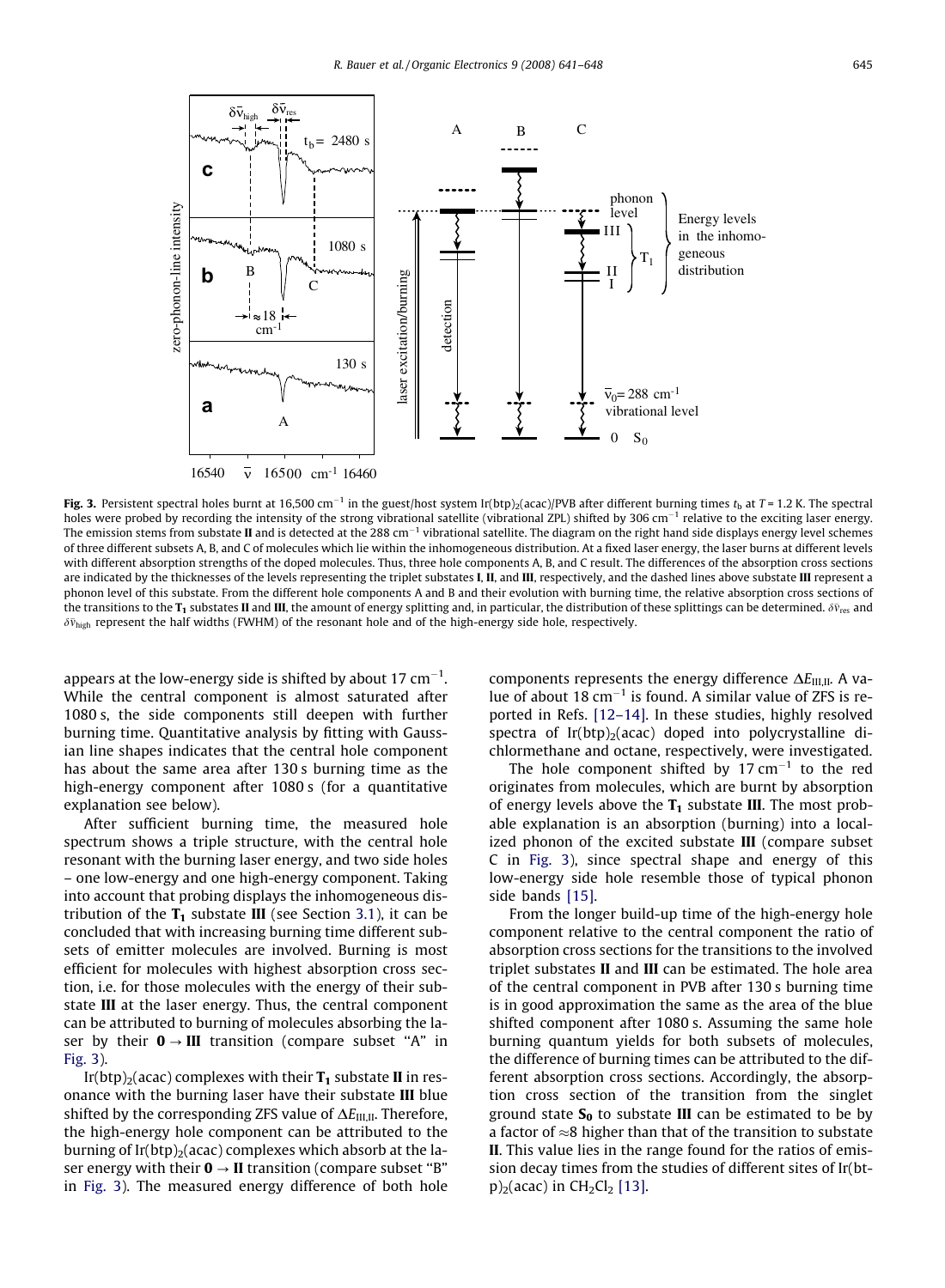The absorption cross section of the  $0 \rightarrow I$  transition of  $Ir(btp)_{2}(acac)$  is several times lower than those of the transitions to the substates II and III. Therefore, the observation of the corresponding side holes would require substantially longer burning times, which was not feasible with the available experimental equipment. Consequently, substate I is not displayed in the hole burning spectra.

For completeness, it is remarked that anti-hole areas were observed within the inhomogeneous distribution of the electronic transitions of the emitter molecules in the matrix. For example, an anti-hole is manifested in the small intensity increase in the spectral range between hole A and hole B (in [Fig. 3](#page-4-0) curve for  $t<sub>b</sub> = 2480$  s). This intensity increase (representing an increase of the absorption) is enhanced with further burning, i.e. the anti-hole becomes more distinct. The occurrence of anti-holes in this spectral range indicates a photophysical hole burning mechanism.

Spectral hole burning was also observed with  $Ir(btp)_{2}$ -(acac) embedded in PFO and PVK, respectively. Fig. 4 compares hole spectra for the three matrices, whereby the spectrum depicted in Fig. 4a is the same as the one shown in [Fig. 3](#page-4-0) after 2480 s burning time. The hole in PFO was burnt with an intensity of about 100 W/cm<sup>2</sup> for 10 min resulting in a width of 2.6  $cm^{-1}$  of the resonant component (Fig. 4b). Here, the high-energy component is also shifted by about 18  $cm^{-1}$  and has a width of about 8  $cm^{-1}$ . The separation of the hole components is practically identical to the one found for  $Ir(btp)_2(acac)$  doped into PVB. The low-energy component, however, has its minimum shifted by about  $15 \text{ cm}^{-1}$  and is the least pronounced one in all matrices investigated. The latter observation is in accordance with a comparatively weak electron–phonon coupling in PFO.

In the PVK matrix,  $Ir(btp)_2$ (acac) showed significantly lower burning efficiency than in PFO (Fig. 4c). After 4200 s of burning with a strongly focused laser beam of about 1000 W/cm<sup>2</sup>, the resulting central hole exhibits a width of about 4.5  $\text{cm}^{-1}$ . This implies that a factor of about 170 more photons were used per unit area to burn the hole in PVK compared to PFO (Fig. 4). This behavior can be attributed to differences of the double well potentials in the different hosts. A more detailed explanation requires further studies.

Concerning the side holes, the spectra of the holes for the PVK matrix differ from those of the other two matrices examined here. For the high-energy hole, the blue shift of the minimum is estimated to be  $\approx$ 18 cm<sup>-1</sup> relative to the central component, but its width of  $\approx$ 15 cm<sup>-1</sup>, as determined by a fit of a Gaussian line shape, is roughly twice as large as in PFO or PVB. Local heating during burning cannot be responsible for this larger width as it is also observed with a less intense burning laser. The low-energy contribution has its minimum at  $\approx$  14 cm<sup>-1</sup> red shifted relative to the central component, which is similar to the corresponding shift in PFO.

Interestingly, the half widths of the high-energy hole components – determined in good approximation as FWHM widths of Gaussian hole shapes – reveal that the ZFS values between the  $T_1$  substates II and III are distributed over significant ranges. For an estimation of the corresponding distributions, a convolution of Gaussian distributions and line shapes is assumed. Then, the half width (FWHM) of the distribution of the ZFS between substates II and III  $\delta(\Delta E_{\text{HII}})$  can be obtained from the half widths (FWHM) of the high-energy hole  $\delta \bar{v}_{\text{high}}$  and of the corresponding resonant hole  $\delta \bar{v}_{\text{res}}$  according to [\[32\]](#page-7-0)

$$
\left(\delta(\Delta E_{\text{III,II}})\right)^2 = \left(\delta \bar{\nu}_{\text{high}}\right)^2 - \left(\delta \bar{\nu}_{\text{res}}\right)^2. \tag{1}
$$

Thus, we find values for  $\delta(\Delta E_{\text{II,III}})$  of approximately  $6 \text{ cm}^{-1}$  and 7 cm<sup>-1</sup> for PVB and PFO, respectively, and of  $\approx$ 14 cm<sup>-1</sup> for PVK. This demonstrates that the inhomogeneous distribution of the ZFS values  $\Delta E_{\text{HJI}}$  is significantly broader for PVK than for the other two hosts. Obviously,  $Ir(btp)_{2}(acac)$  exhibits a more pronounced interaction with PVK than with the other two matrices. Possibly, this is due to  $\pi$ -interactions of the (btp) ligand of the Ir complex with the carbazole ring system of PVK. A corresponding interaction is not present in PVB and would also be absent in PFO, if  $Ir(btp)<sub>2</sub>(acac)$  is hosted near the alkyl chains.



Fig. 4. Persistent spectral holes of Ir(btp)<sub>2</sub>(acac) in three amorphous polymeric matrices (a) PVB, (b) PFO, and (c) PVK at  $T = 1.2$  K. The holes, burnt at 16,400 cm<sup>-1</sup> (PVK and PFO) and 16,500 cm<sup>-1</sup> (PVB), were probed by recording the intensity of an emission peak which lies 306 cm<sup>-1</sup> below the energy of the probing laser. The insets show the chemical structures of the polymers. PVK and PFO are homopolymers, while PVB is built-up by three constitutional units, which are statistically distributed along the polymer chain with  $l > n > m$ .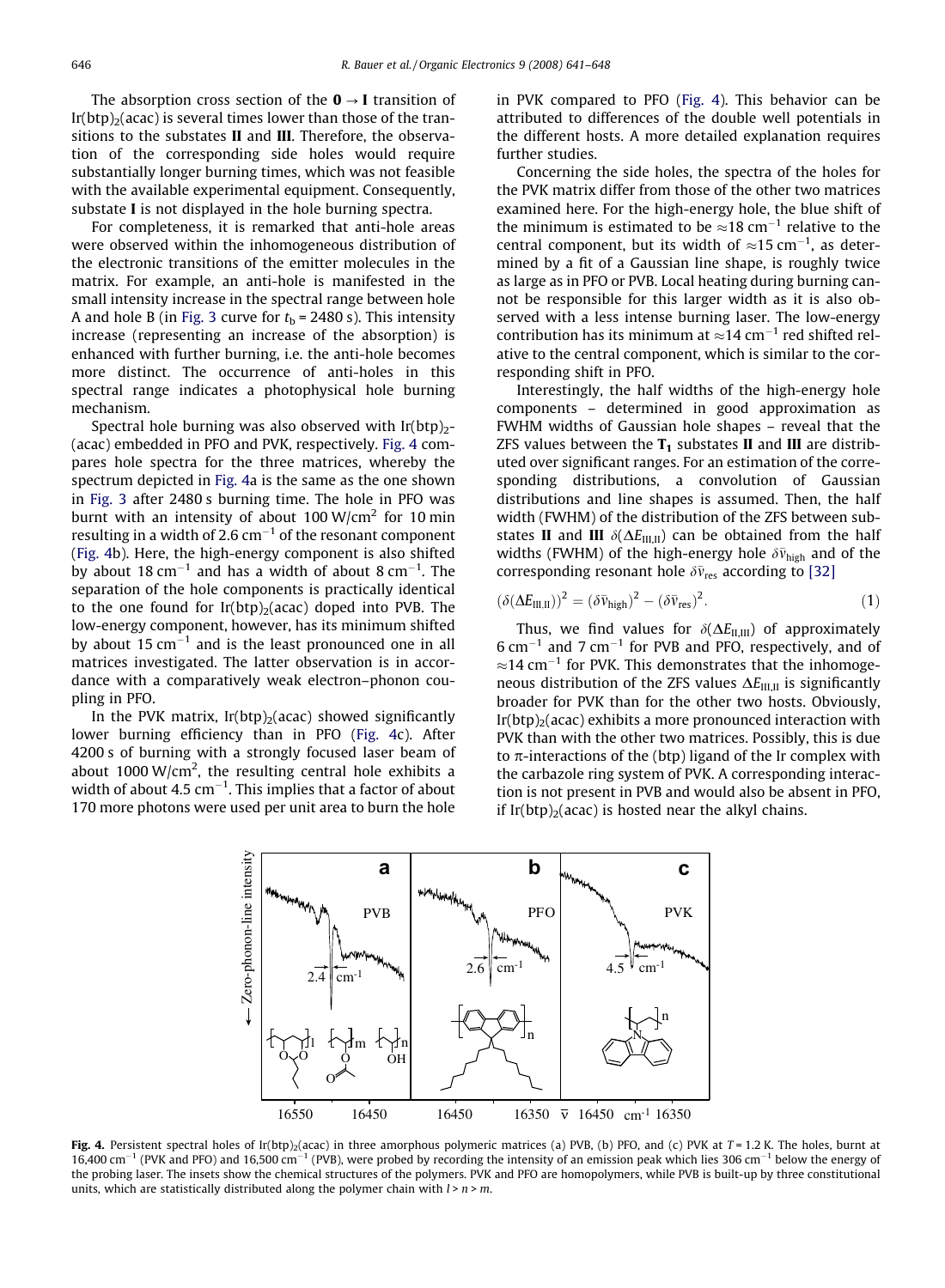<span id="page-6-0"></span>The low-energy hole component is shallowest among the three investigated matrices in PFO. This is in accordance with a comparatively weak electron–phonon coupling in this matrix, which is supported by the observation that the line-narrowed spectra of  $Ir(btp)_2$ (acac) in PFO show well resolvable vibrational satellite lines (Section 3.1). This result is important for future investigations of other organo-transition metal complexes, if highly resolved spectra are desired.

#### 4. Assignments and conclusion

The present study shows that persistent spectral hole burning and phosphorescence line narrowing provide powerful tools to gain insight into the splitting structure of the emitting triplet state  $T_1$  of Ir(btp)<sub>2</sub>(acac) into substates, even when the compound is doped into amorphous matrices, which are frequently applied in OLEDs. The obtained results are in line with the findings of previous investigations in Shpol'skii and Shpol'skii-like hosts [12]. In these studies, ZFS values were determined for different discrete sites of Ir(btp)<sub>2</sub>(acac) in CH<sub>2</sub>Cl<sub>2</sub>.  $\Delta E_{\text{HII}}$  values were found to lie between 12 and 24  $cm^{-1}$ . In the present investigation, mean values of 18  $cm^{-1}$  have been found for the splitting between the substates II and III. With the method of spectral hole burning, it was not possible to assess the weakly absorbing substate I. However, the separation between substate I and the next higher lying substate II is assumed to be also about 3  $\rm cm^{-1}$ , as found for Shpol'skii-like matrices [12]. In this case the (mean) total ZFS can be estimated to about  $21 \text{ cm}^{-1}$  for all three matrices. Indeed, these values lie well within the range found in the polycrystalline Shpol'skii matrices. Prior to our work, this detailed information has not been obtained for triplet emitters embedded in amorphous hosts.

The amount of  $\Delta E(ZFS)$  is correlated with the extent of MLCT character in the emitting triplet term mixed in mainly via spin–orbit coupling [17]. Thus, a variation of  $\Delta E(ZFS)$  in dependence of the compounds' environment (host cage) indicates a change of the interaction of host molecules with the electronic states of the dopant. Such a behavior is not unusual, since the host cage can alter the geometry of the dopant, cause changes of the ligand field strength, induce  $\pi-\pi$  interactions between host and guest, etc. As consequence, shifts of  $1.3\pi\pi^*$  and/or  $1.3$ MLCT states can occur. Due to such changes, state mixings will be altered and can lead to differently effective SOC. Thus, for example, smaller singlet admixtures to the emitting triplet state and also a smaller  $\Delta E(ZFS)$  can result. Among the different matrices studied, PVK induces the strongest inhomogeneous spread of the splitting between the substates II and III ( $\Delta E_{\text{HJI}}$ ). As a consequence, a substantial fraction of the Ir( $btp$ )<sub>2</sub>(acac) complexes doped into PVK have only small splittings around  $10 \text{ cm}^{-1}$ . Such values might already be too small to enable luminescence properties as required for OLED applications. This is indicated, since for emitter compounds with small ZFS values, spin– orbit coupling is relatively weak and thus, the important mixing of singlet character into the triplet substates is not effective. Therefore, such complexes exhibit comparatively small radiative decay rates and often also small quantum yields [12–14].

It should be remarked that efficient OLED triplet emitters hitherto studied exhibit significant or even large zero-field splittings of the  $T_1$  parent term. In this context, a value of  $\approx$ 10 cm<sup>-1</sup> may already be considered as critical.

We suppose that the results obtained for the compound in amorphous matrices at low temperature hold also at ambient temperature, if the matrices are considered to be rigid enough. This seems to be valid for host materials with a glass transition temperature  $T_g$  being significantly larger than 300 K.

In future investigations, we will use persistent spectral hole burning as a sensitive probing technique for the effects of external electric fields [\[31\]](#page-7-0) on optical transitions in OLED emitter materials. We expect that the analysis of electric field induced shifts of the electronic levels will provide more detailed information on the interaction of the emitter complex with its closest environment, particularly, with regard to the fact that emitters in OLEDs are exposed to high electric fields.

## Acknowledgements

We thank the Bundesministerium für Bildung und Forschung (BMBF) for providing the funding of this investigation. The BaCaTeC is acknowledged for financial support of the exchange with the University of Southern California.

#### References

- [1] H. Yersin (Ed.), Highly Efficient OLEDs with Phosphorescent Materials, Wiley-VCH, Weinheim, 2008.
- [2] S. Lamanski, P. Djurovich, D. Murphy, F. Abdel-Razzaq, H.-E. Lee, C. Adachi, P.E. Burrows, S.R. Forrest, M.E. Thompson, J. Am. Chem. Soc. 123 (2001) 4304.
- [3] F.-C. Chen, Y. Yang, M.E. Thompson, J. Kido, Appl. Phys. Lett. 80 (2003) 2308.
- [4] C. Adachi, M.A. Baldo, S.R. Forrest, S. Lamanski, M.E. Thompson, R.C. Kwong, Appl. Phys. Lett. 78 (2001) 1622.
- [5] S. Lamanski, P. Djurovich, F. Abdel-Razzaq, S. Garon, D. Murphy, M.E. Thompson, J. Appl. Phys. 92 (2002) 1570.
- [6] S. Tokito, M. Suzuki, F. Sato, M. Kamachi, S. Shirane, Org. Electr. 4 (2003) 105.
- [7] X. Chen, J.-L. Liao, Y. Liang, M.O. Ahmed, H.-E. Tseng, S.-A. Chen, J. Am. Chem. Soc. 125 (2003) 636.
- [8] S. Tokito, T. Iijima, T. Tsuzuki, F. Sato, Appl. Phys. Lett. 83 (2003) 2459.
- [9] F.-C. Chen, Y. Yang, Q. Pei, Appl. Phys. Lett. 81 (2002) 4278.
- [10] T. Echigo, S. Naka, H. Okada, H. Onnagawa, Jpn. J. Appl. Phys. 44 (2005) 626.
- [11] Y. Kawamura, K. Goushi, J. Brooks, J.J. Brown, H. Sasabe, C. Adachi, Appl. Phys. Lett. 86 (2005) 071104.
- [12] W.J. Finkenzeller, T. Hofbeck, M.E. Thompson, H. Yersin, Inorg. Chem. 46 (2007) 5076.
- [13] W.J. Finkenzeller, M.E. Thompson, H. Yersin, Chem. Phys. Lett. 444 (2007) 273.
- [14] H. Yersin, W.J. Finkenzeller, in: H. Yersin (Ed.), Highly Efficient OLEDs with Phosphorescent Materials, Wiley-VCH, Weinheim, 2008, p. 1.
- [15] H. Yersin, D. Donges, Top. Curr. Chem. 214 (2001) 82.
- [16] H. Yersin, Top. Curr. Chem. 241 (2004) 1.
- [17] A.F. Rausch, H.H.H. Homeier, P.I. Djurovich, M.E. Thompson, H. Yersin, in: Z. Kafafi, F. So (Eds.), Proceedings of SPIE Optics and Photonics – Organic Light Emitting Materials and Devices XI, San Diego 2007, vol. 6655, p. 66550F.
- [18] H. Yersin, J. Strasser, Coord. Chem. Rev. 208 (2000) 331.
- [19] R.I. Personov, in: V.R. Agranovich, R.M. Hochstrasser (Eds.), Spectroscopy and Excitation Dynamics of Condensed Molecular Systems, North Holland, Amsterdam, 1983, p. 555.